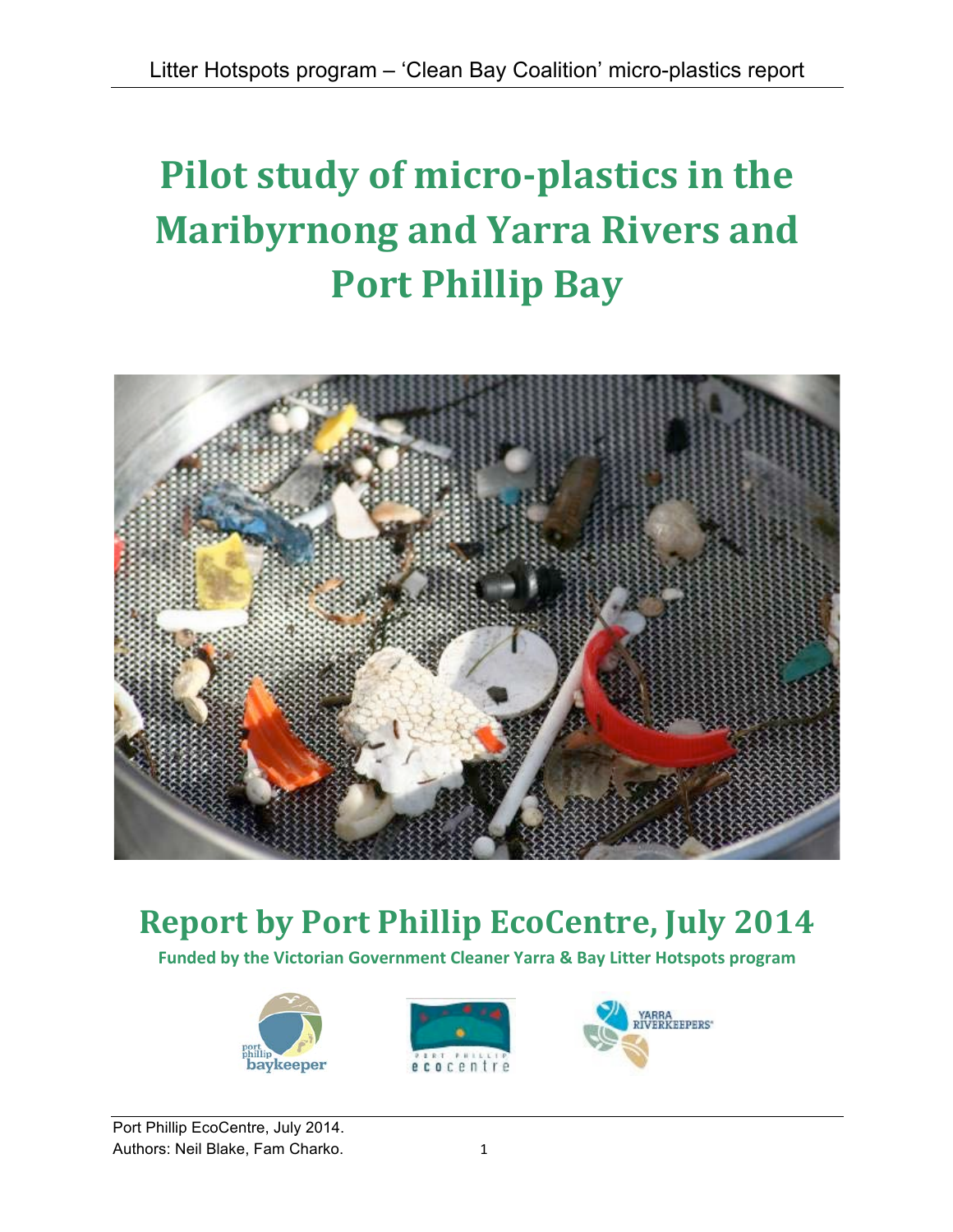## **Contents**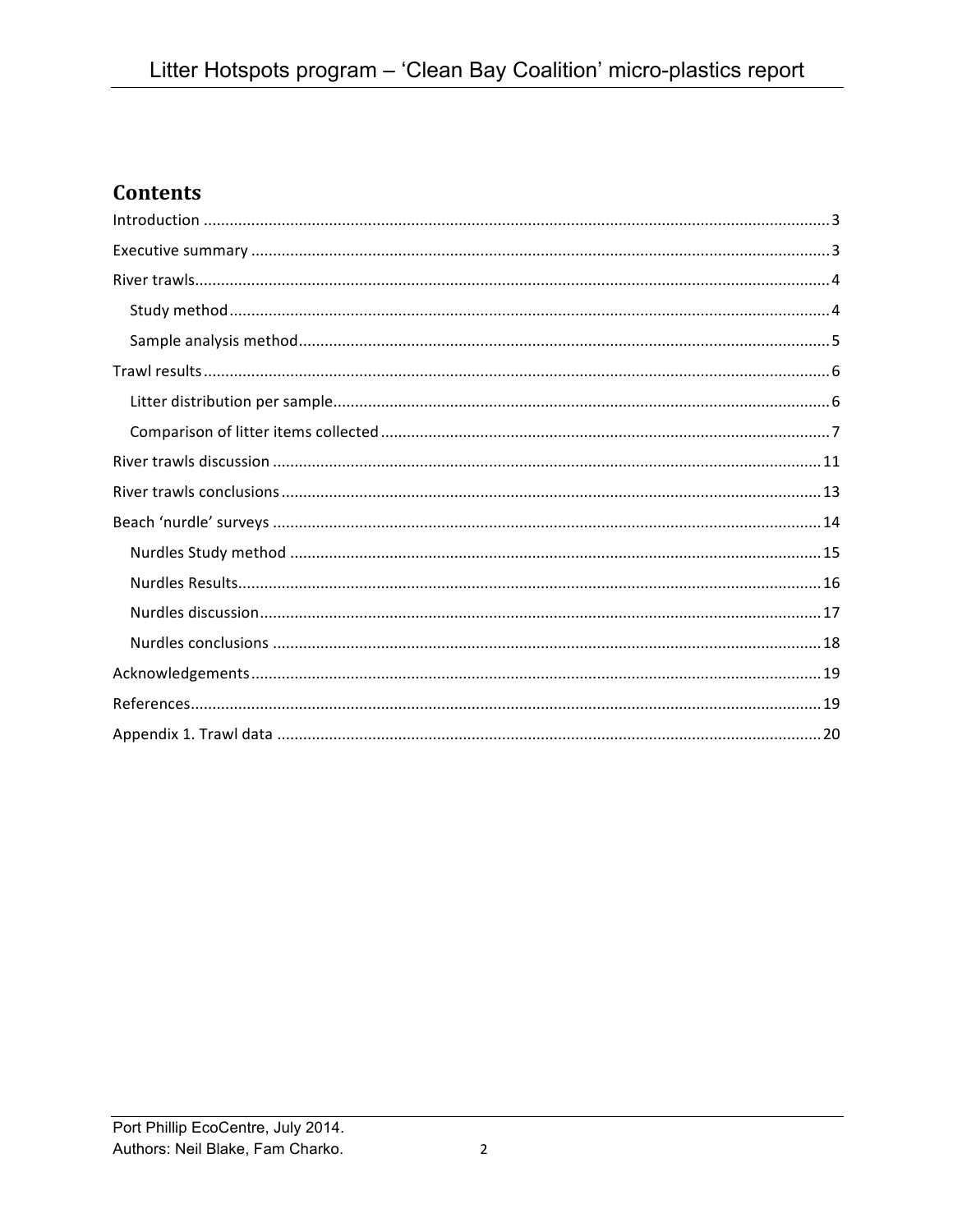## **Introduction**

As a component of the 'Clean Bay Coalition' project funded through the State Government's 'Cleaner Yarra and Port Phillip Bay Litter Hotspots' program, Port Phillip EcoCentre collaborated with Yarra Riverkeeper to conduct manta-net trawls to measure micro-plastics in the Yarra and Maribyrnong Rivers. Also, EcoCentre volunteers were deployed to conduct weekly audits for plastic pre-production pellets (nurdles) on local beaches.

Using a manta-net (0.33 mm mesh) towed by the Yarra Riverkeeper motor launch, 8 trawls were conducted in each river between December 2013 and May 2014.

The purpose of the study was to:

- measure levels of micro-plastics entering Port Phillip Bay from either river;
- document common streams of micro-plastic pollution including 'nurdles', polystyrene beads and fragments of assorted user plastics;
- compare the pollution loads from both catchments to inform local strategies to address local sources of micro-plastics pollution.

The original project plan included trawls to measure micro-plastics in Hobsons Bay. However, when the YRK boat proved to be inadequate in rough conditions in the Bay this component of the project was altered to focus on regular (weekly) beach 'nurdle' surveys. These surveys were conducted primarily by volunteers and school groups and proved to be an effective educative tool in addition to capturing consistent data.

## **Executive summary**

8 X '30 minute' micro-plastics trawls were conducted in the Yarra and Maribyrnong between December 2013 and May 2014.

Due to timing of the trawls not coinciding with rainfall or storm surge events the analysis of trawl samples represents background levels of micro-plastics in both Rivers.

The total number of trawl sampled plastics recorded in the Yarra (268) and the Maribyrnong (229) equates to 586,920 per year and 497,388 respectively.

As the width of the rivers is at least 166 times wider than the net, the actual total volume of plastics in both rivers would be significantly greater than the sample collected by the trawl.

The source of extraordinarily high levels of micro-plastics (more than all other samples combined) recorded in a '3 minute' Yarra sample on 15/5/14 warrants further investigation.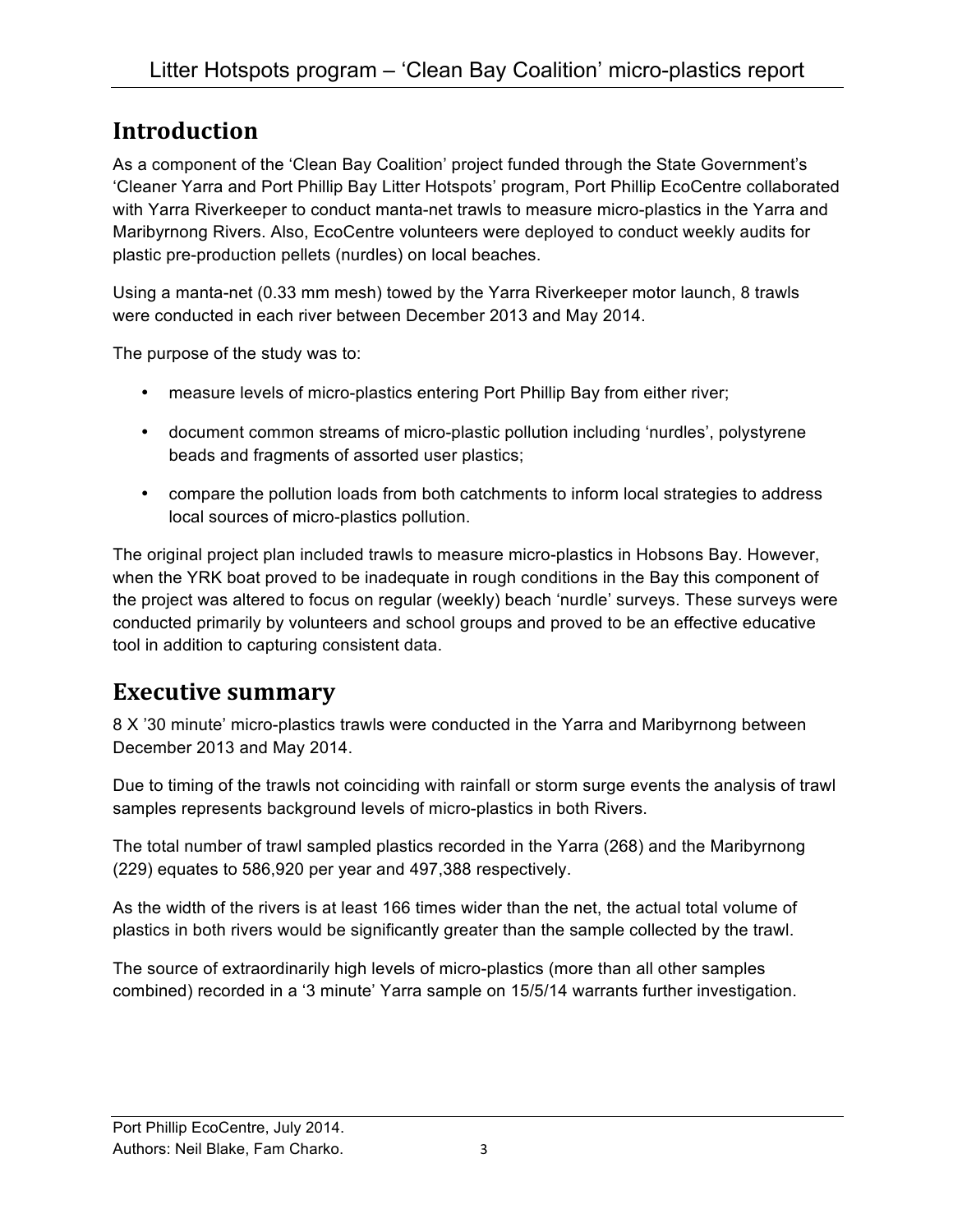## **River trawls**

#### **Study method**

Trawls were conducted with a manta-net of the same specifications as used by 5 Gyres Institute to measure micro-plastics in international studies. The net has a 0.33 mm mesh size. The 'mouth of the net is 600mm X 200mm.

The sites were selected on the basis of being close to the lower reaches of each river and therefore indicative of the total pollution load of each respective catchment.

The Maribyrnong trawls commenced at the 'Water Canon' jetty extending from the west bank of Coode Island, 300m upstream from the Yarra. The Yarra trawls commenced at Bolte Bridge, 2.5 km upstream of the Maribyrnong mouth. The below satellite image shows the locations of the trawl transects.



In each river all trawls commenced at the same place, traveling upstream for 30 minutes, with the boat motor operated at a constant 1,000 RPM to maintain an appropriate speed to effectively operate the net (photo 1). The length of each trawl varied slightly due to the state of the tide and prevailing wind conditions at the time, e.g. the shortest Maribyrnong trawl was conducted against a rapidly ebbing tide with the boat traveling into a strong northerly wind.

As river boating involves changing course to safely navigate around other watercraft that may be encountered, the course of the trawls in each river was not rigidly defined. The key objectives were to maintain progress into the current at the same speed for 30 minutes.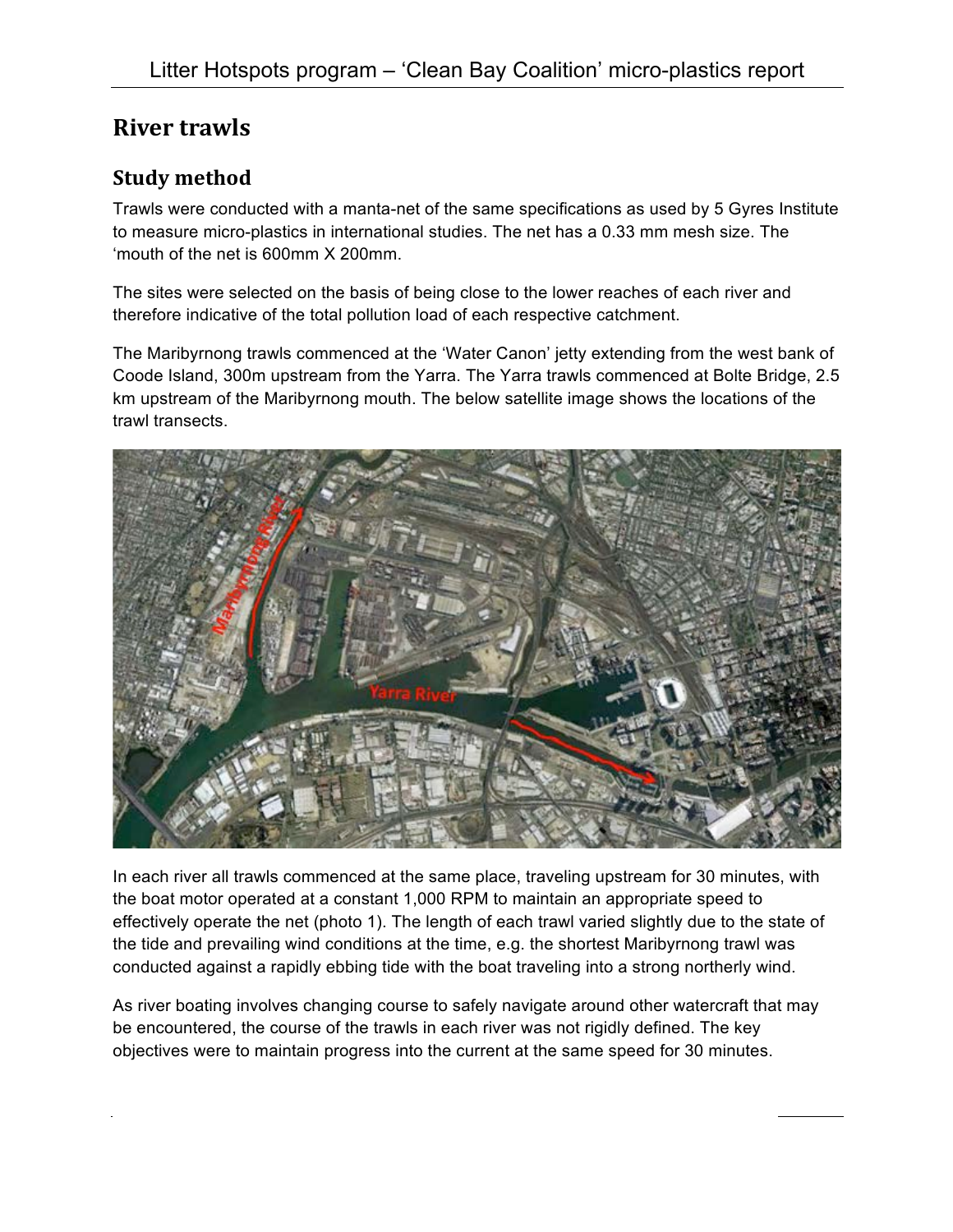

Photo 1: Yarra Riverkeeper Ian Penrose trawling. Note that the manta-net remains outside of the wake of the boat, so the samples are not disturbed by water movements.

The only departure from the trawl method outlined above was when the net was deployed for 3 minutes in the Yarra adjacent to the ANZ landing on 15/5/14. This deployment was essentially for filming purposes and not intended as part of the study. However, due to the high volume of material collected the sample was analysed like all other samples.

### **Sample analysis method**

Trawl samples were analysed by separating litter items from the organic matter with the naked eye, using tweezers. Litter items were then sorted by litter type and the diameter measured with a ruler where applicable.

In this report, the term 'plastic pieces' is used to describe items of hard plastic, which are parts of larger plastic user items (e.g. plastic bins, toys, bottles, pens, etc.). As per internationally accepted guidelines, plastic pieces smaller than 5 mm in diameter are referred to as microplastics (Thompson *et al.*, 2004).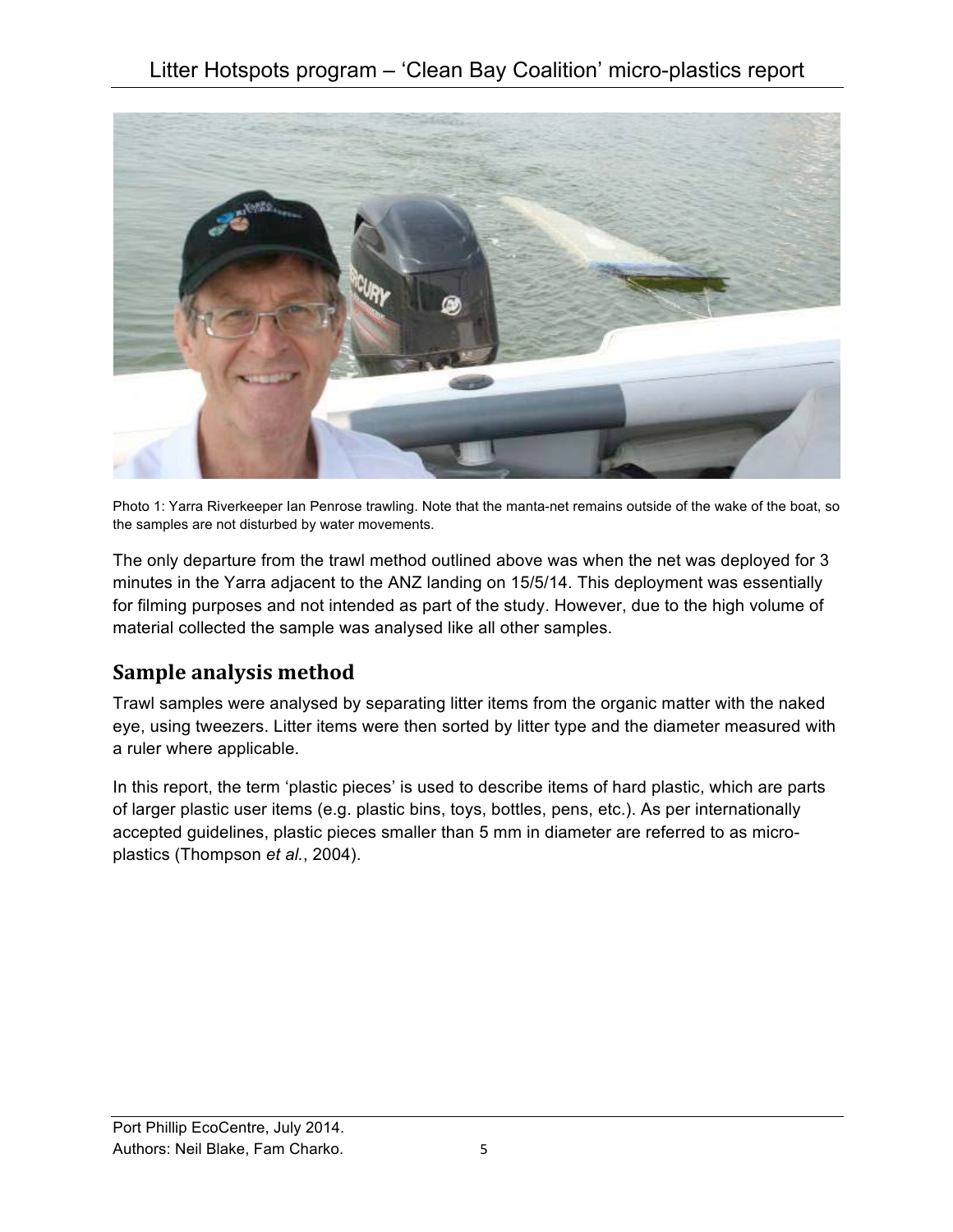**Trawl results** 

## Litter distribution per sample

**Figure 1.** Shows the comparative distribution of litter between the Yarra and Maribyrnong samples. Numbers of litter items and their composition in the samples vary considerably within the same day of sampling.





Photo 2. showing the net deployed to the side of the boat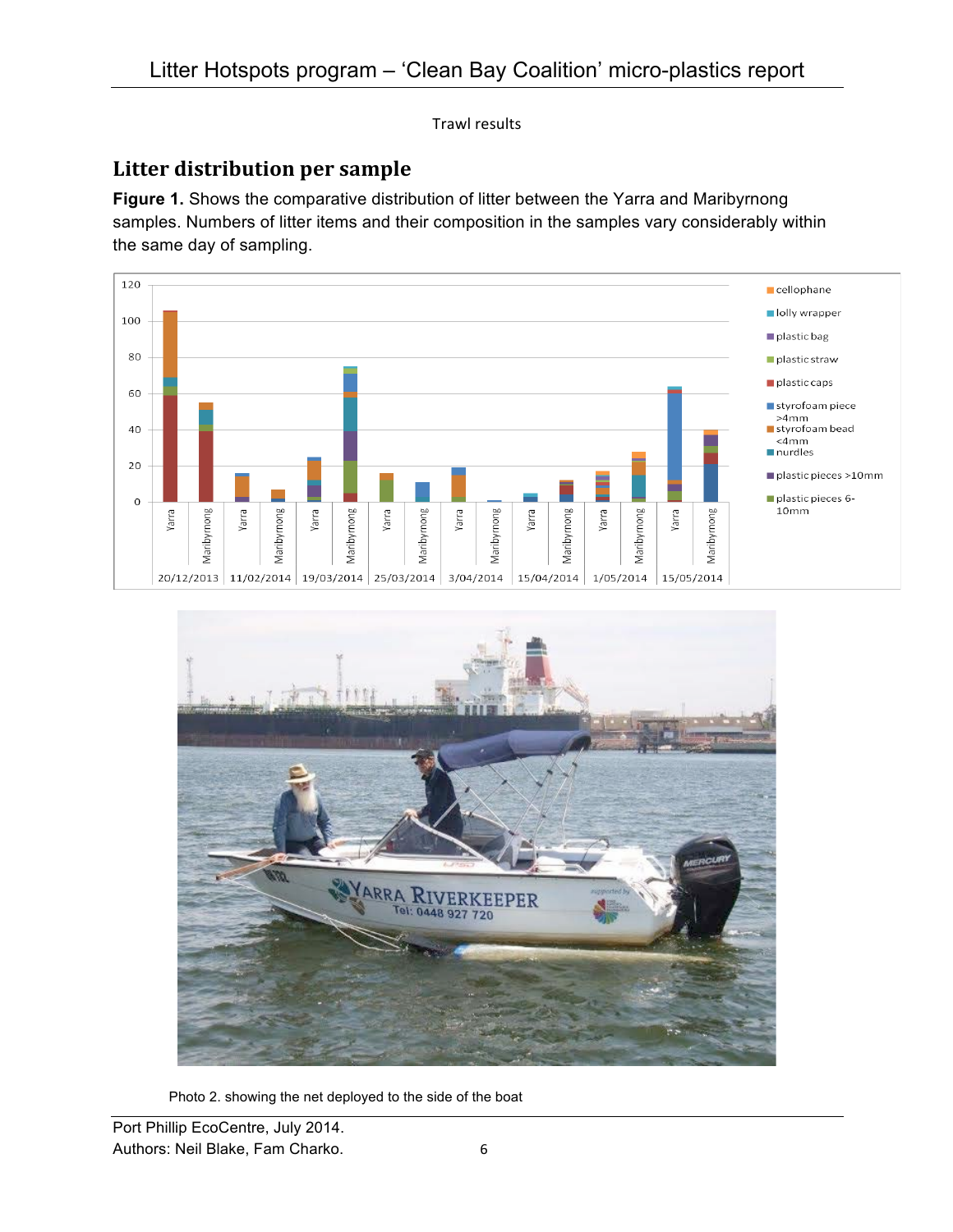

Photos 3 & 4. Boom mounted across front of the boat anchored to railing on the opposite side.

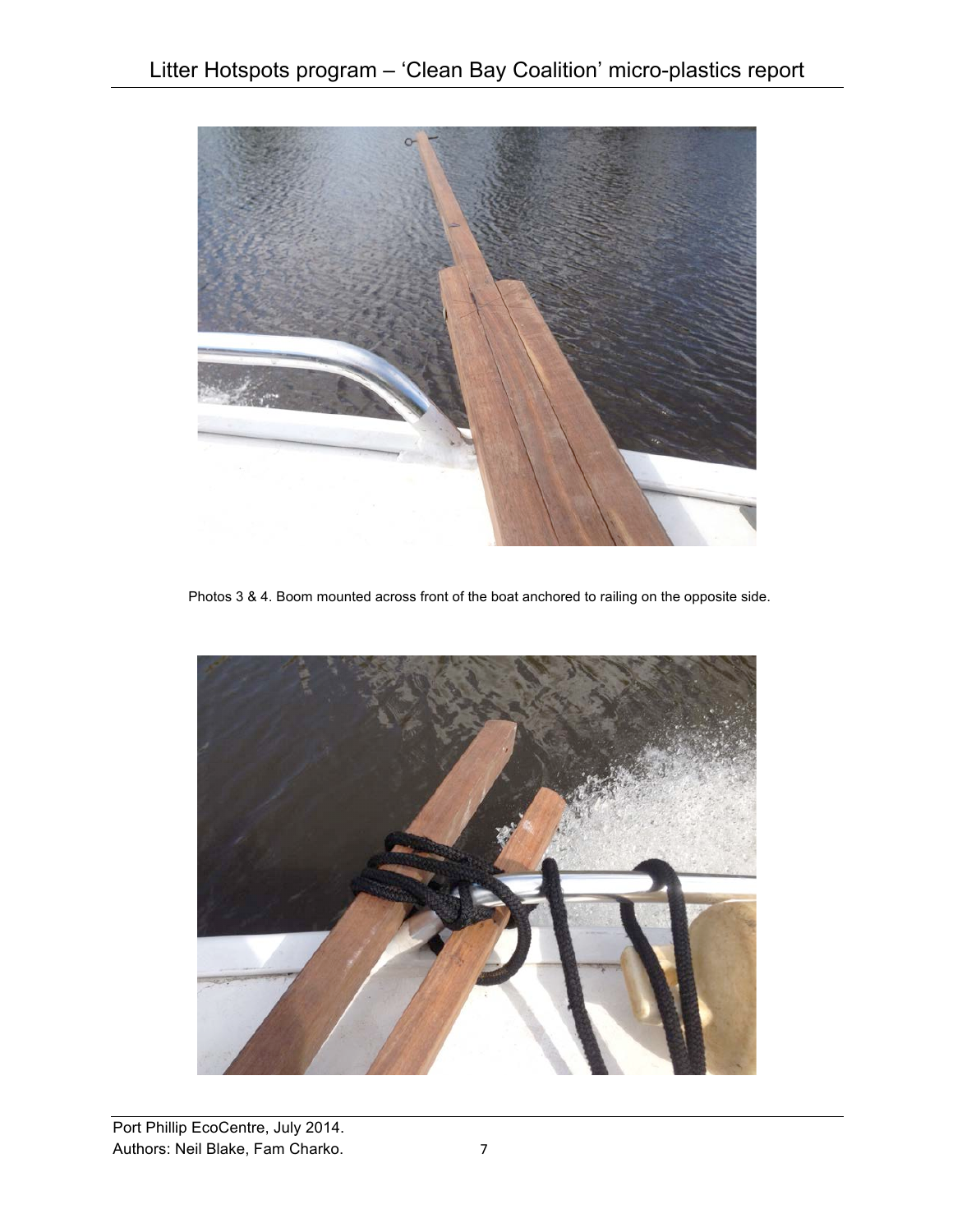## **Comparison of litter items collected**

**Figure 2.** Shows the total number of litter items collected from both rivers, distributed over all samples.

The most caught litter item in the Yarra is styrofoam, either in loose beads or larger pieces, followed by micro-plastics (which consist of the categories 'plastic pieces 2mm – 5mm' and 'plastic pieces <2mm' combined).

The most prevalent litter items in the Maribyrnong are plastic pieces in general, followed by nurdles. Micro-plastics make up most of the numbers of litter items in the Maribyrnong.

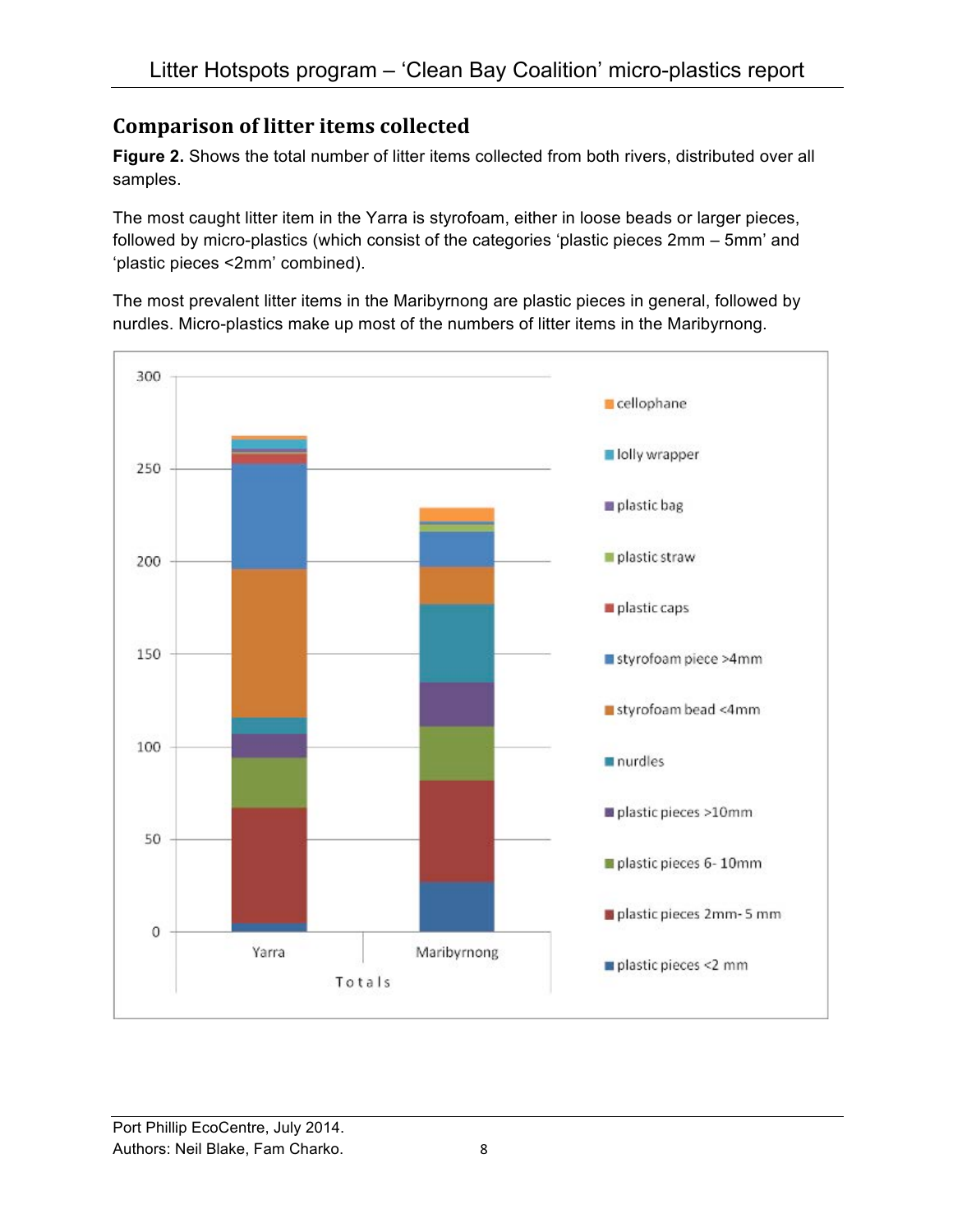**Figure 3.** The Yarra and Maribyrnong litter comparison below shows the Yarra contains more styrofoam than the Maribyrnong. However, the Maribyrnong contains more plastic pieces, micro-plastics and nurdles than the Yarra.

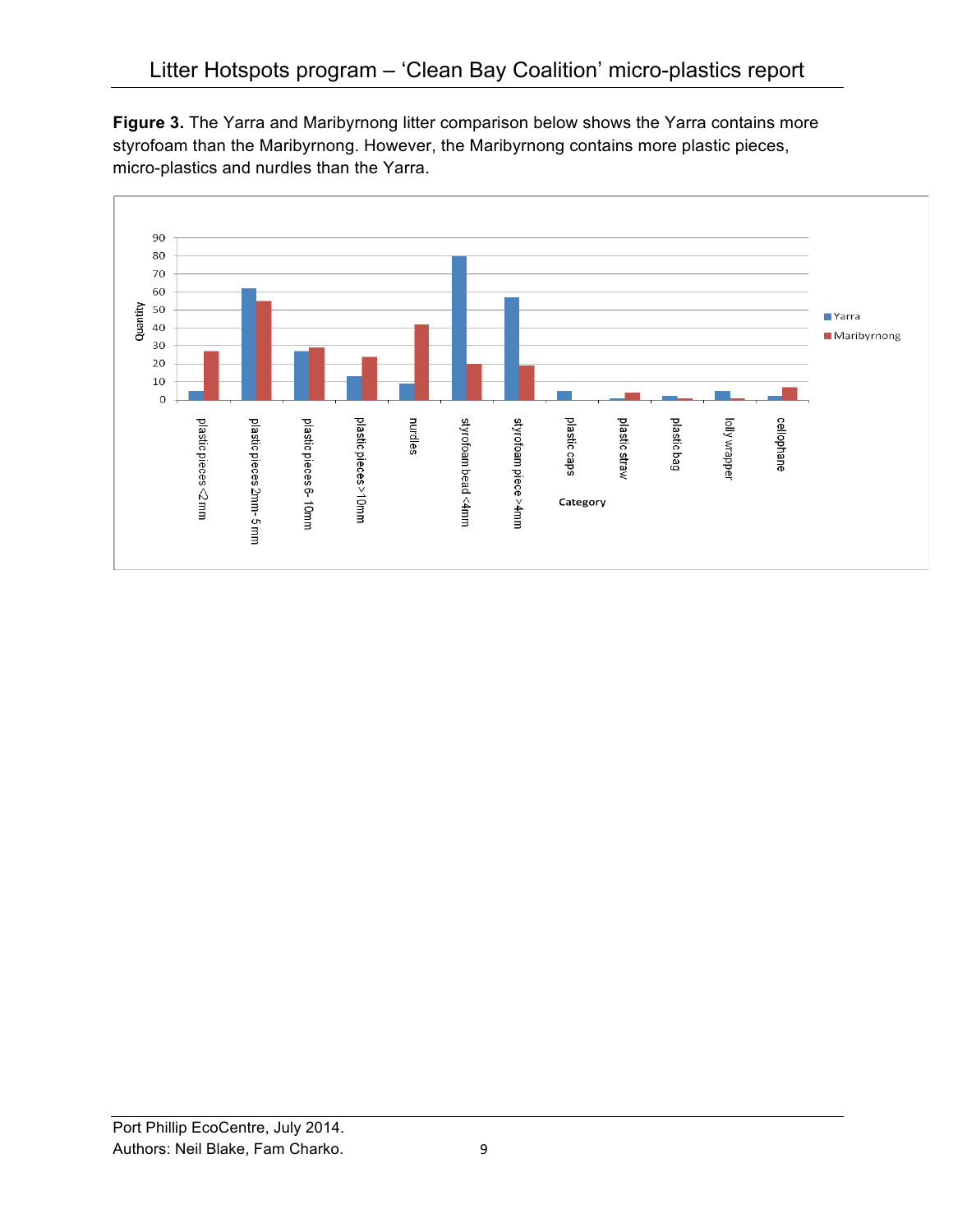**Figure 4.** Comparative abundance of plastics categories (below) shows that overall, microplastics and styrofoam make up most of the plastic waste spilled into Port Phillip Bay from both rivers.

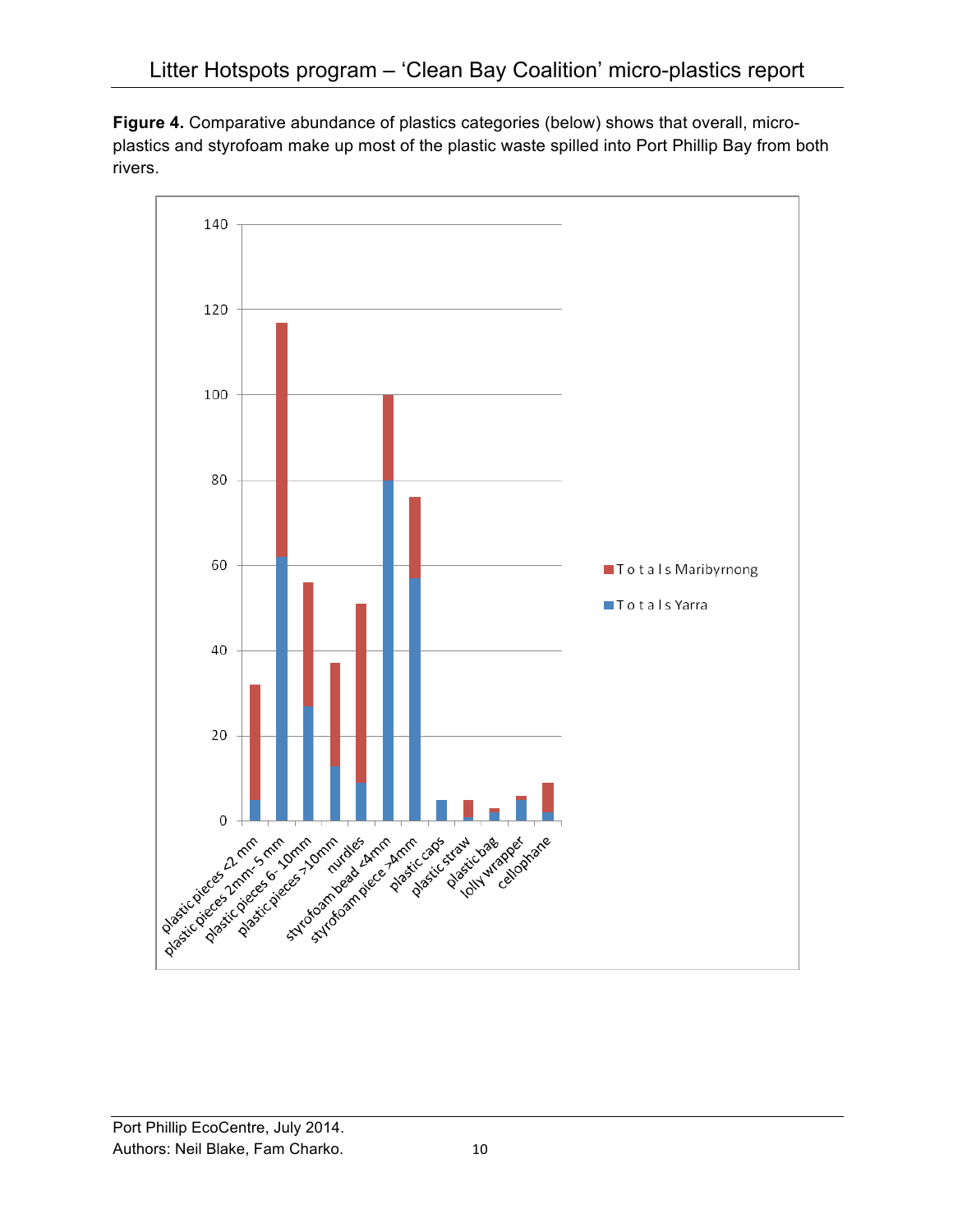## **River trawls discussion**

Whilst there have been some international studies involving manta-net surveys of rivers (NOAA, 2009), there appears to be no published data of Australian studies. It should be noted that the 600mm width of the net captures a very thin sample of the rivers, both being at least 100m wide in the sections in which the trawls were conducted. In addition, a 30 minute trawl presents a limited 'window' over a 24 hour period, let alone over the 2 weeks period (generally) between each trawl.

Local variables identified during the course of the study that could skew data include:

- Trawls coinciding with emptying of the Parks Victoria floating litter traps (potentially releasing micro-plastics back into the water column during grab bucket transfer of litter from the floating traps to the disposal barge)
- High volumes of micro-plastics that have been perched on stream banks above mean high tide are released to the stream by unusually high tides generated by storm surges
- Rainfall events occurring several days prior to trawls flushing most pollutants out of the rivers before the trawl being conducted.

None of the trawls were conducted during or immediately after a high rainfall or storm surge event (when most micro-plastics would be in transit to the Bay). However, despite this, the pilot study did successfully trial the trawl methods and identified common pollutants in both rivers. Accordingly, the findings of the '30 minute' trawls represent 'background levels' of micro-plastics and provide a benchmark to enable comparison with future studies.

#### *The total number of plastics (268) recorded in the Yarra trawls (excluding the 3 minute trawl of 15/5/14) equates to 586,920 plastics per year.*

#### *The total number of plastics (229) recorded in the Maribyrnong trawls equates to 497,388 plastics per year.*

In considering the figures stated above it should be noted that:

- the current study provides results for less than 6 months of the year and therefore seasonal variations are not reflected; and
- the width of the rivers is at least 166 times wider than the net, so the actual total volume of plastics in both rivers would be significantly greater than the sample collected by the trawl.

In the absence of a detailed study of tidal movements, localised currents and prevailing winds it is not possible to extrapolate the overall 'background' levels of plastics borne on each river.

As shown in Appendix 1, analysis of the '3 minute' Yarra trawl revealed significantly higher than the 'background' levels recorded in the '30 minute' Yarra samples. The '3 minute' sample was collected on May 15, just a few minutes after, and upstream of the '30 minute' Yarra sample.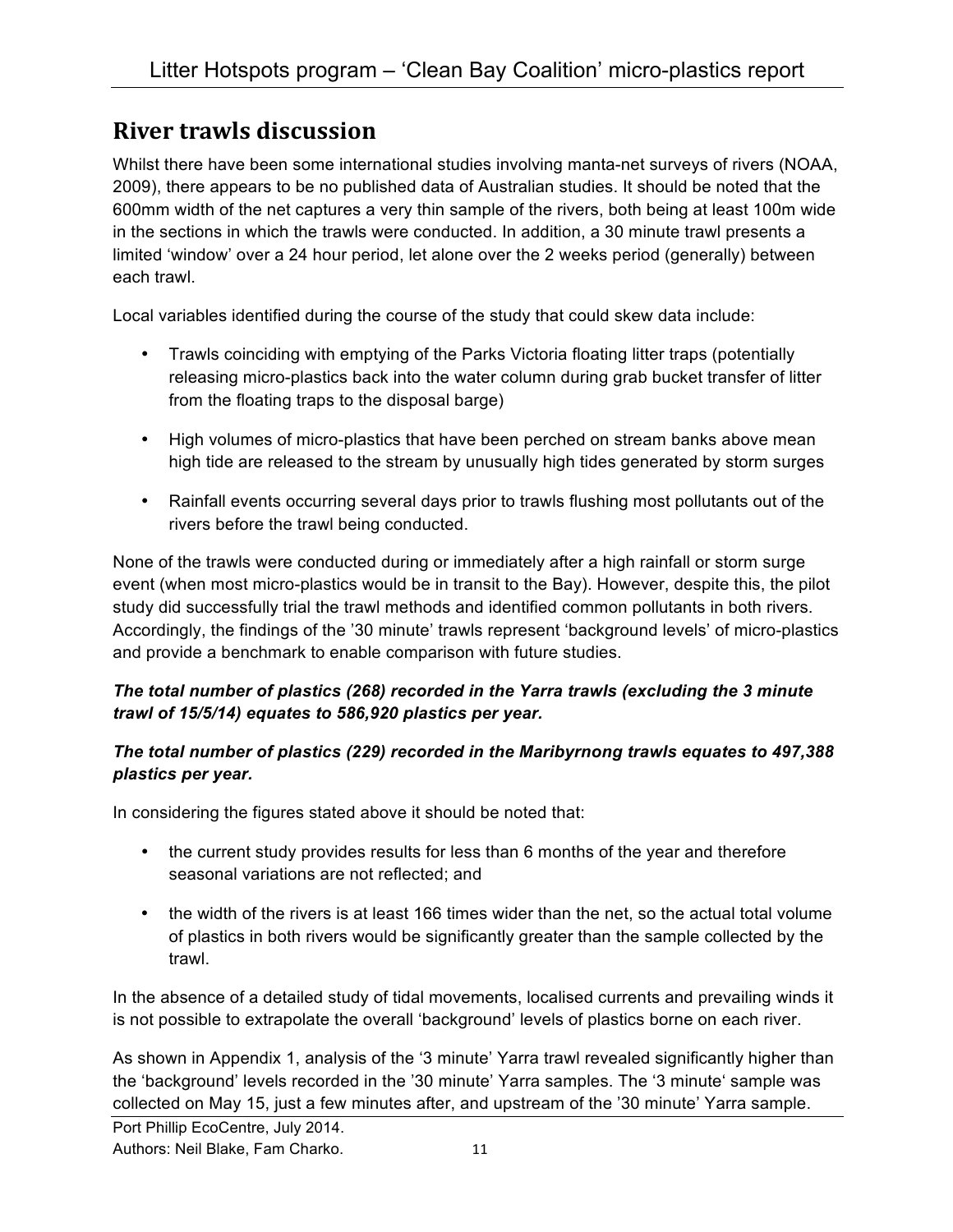The total micro-plastics in the '3 minute' trawl was more than twice as many as the combined total of the '30 minute' Yarra trawls, suggesting that localised influxes of micro-plastics may have occurred. Subsequent consultation with Chris Stevenson (Parks Victoria) who maintains the Parks Victoria floating litter traps confirmed that:

- micro-plastics do escape as trash trapped by the booms is transferred from the water body to the disposal barge; and
- Chris Stevenson has frequently observed localised influxes of micro-plastics (particularly Styrofoam) in the vicinity of the Crown Casino car park.



Photo 5. Floating litter trap on south bank just downstream of Spencer Street.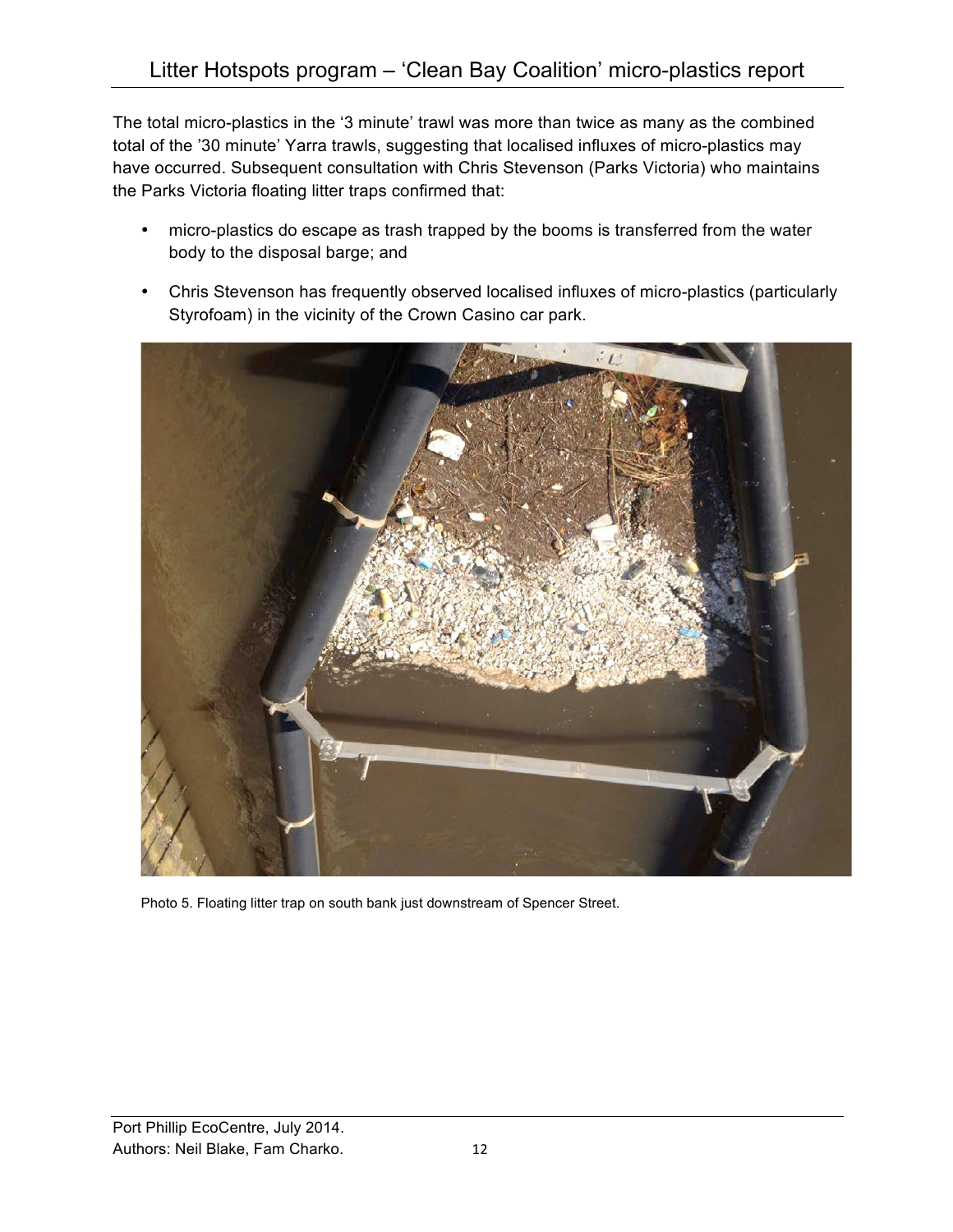## **River trawls conclusions**

The results of the trawl samples for both rivers represent 'background' levels of micro-plastics in the upper water column. Longer term studies, designed specifically to coincide trawls with rainfall and storm surge events are required to capture data relating to different environmental conditions.

The '3 minute' Yarra trawl sample of 15/5/14 highlights the fact that samples can vary considerably and that localised causes may be a play. Specific investigations are required to measure the quantity of micro-plastics being released to the river due to:

- existing methods for emptying the Parks Victoria floating boom litter traps; and
- localised release of Styrofoam in the vicinity of the Crown Casino car park.

Nurdles were recorded in trawl samples from both the Yarra and the Maribyrnong; and during the course of the study were also recorded on several occasions in the Merri Creek and Darebin Creek.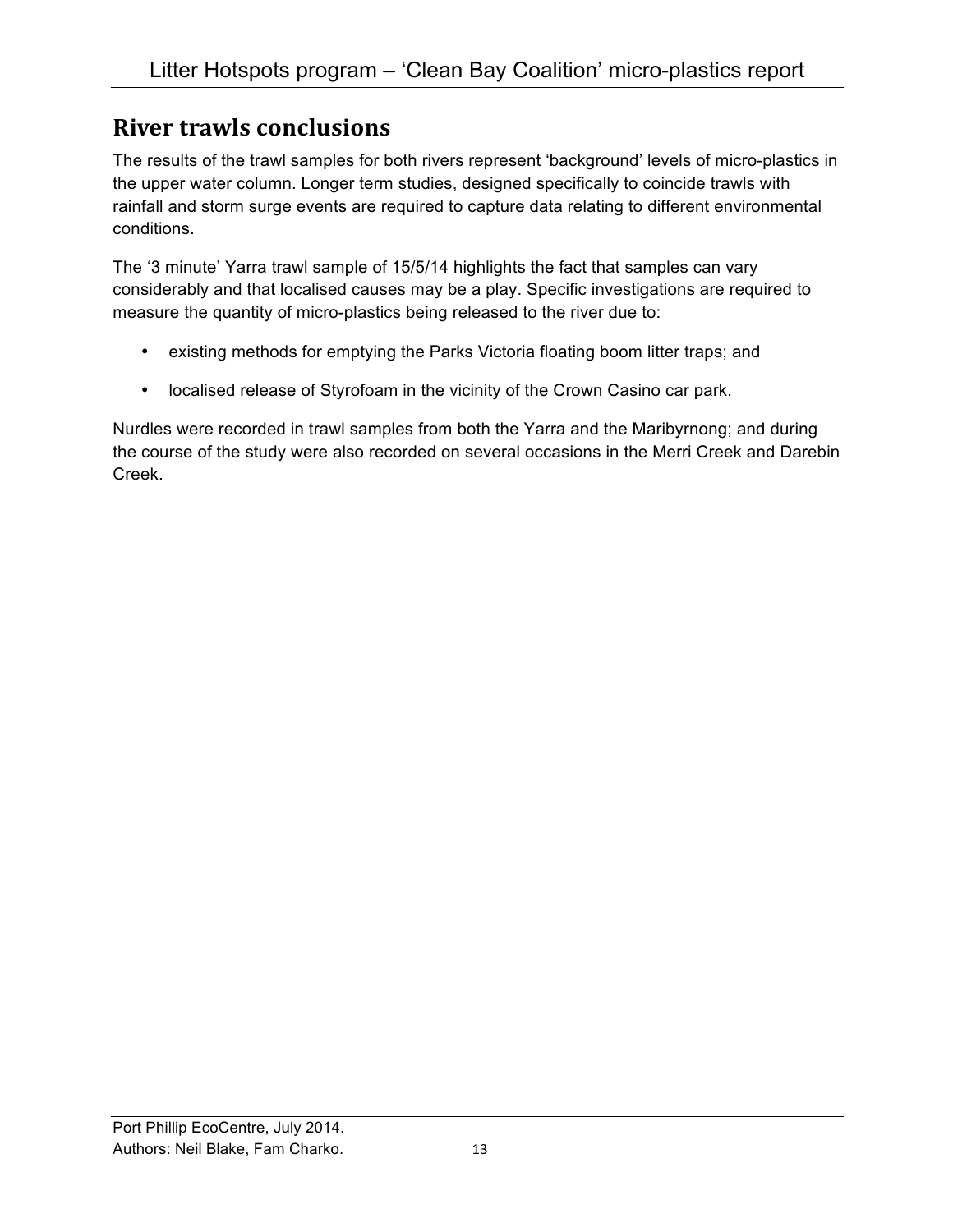## **Beach 'nurdle' surveys**

Nurdles are small plastic pre-production pellets that serve as the base for the manufacturing of plastic products. They typically have a diameter of about 5 mm and come in a variety of colours, of which transparent seems the most common. Because of their small size and light weight they are hard to clean up after a transport spill or spill on the factory floor. Through wind and rain they end up in the drains that come out in the Yarra and Maribyrnong rivers. When they arrive in Port Phillip Bay, wind and wave action deposit most of them on the beach in the high tide line (photo 2). Some may escape from the Bay, particularly with prevailing northerly winds and coinciding ebb tide currents, entering the ocean.

Nurdles pose a serious threat to wildlife as they are frequently mistaken for food (Hutton *et al.*, 2008; Lusher *et al.* 2013) and can kill animals by causing indigestion as well as through starvation (Carey, 2011). In addition to this, they resorb toxic molecules called POP's (Persistent Organic Pollutants), like DDT, PCB, DDE and other pesticides and chemicals, which are then absorbed by the animal's tissues and enter the food chain (Tanaka *et al.,* 2013; Lavers, 2014)



Photo 2: Plastic debris caught in the high tide line on Elwood Beach, with many nurdles among it..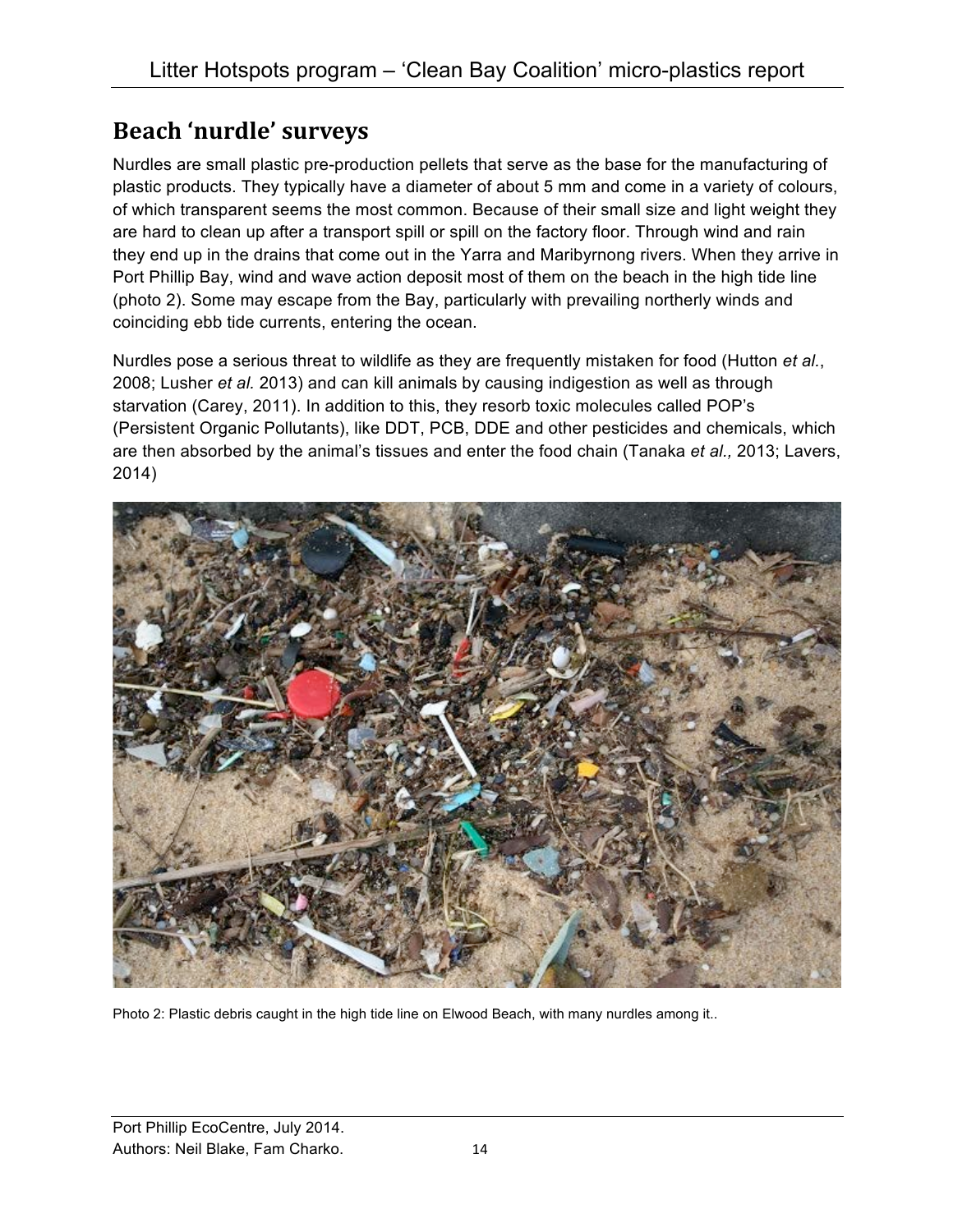#### **Nurdles Study method**

Since August 2013 EcoCentre volunteers collected nurdles from a wide variety of locations around Port Phillip Bay, going out on organised sampling sessions nearly every Thursday and sometimes by themselves as well. Beach nurdle data was also collected by schools during EcoCentre excursions and by groups of corporate volunteers. Sampling sessions usually lasted anywhere between 15 and 60 minutes and nurdles were picked up on-site by hand from the high-tide line or from nurdle 'hotspots'. Hotspots are places outside of the high-tide line, where nurdles have been deposited over prolonged periods of time by the wind, together with other litter. Weather, wind direction, wind speed and any big weather events like storms or high rainfall were recorded for each sampling session.

During this pilot, data collection methods were tested and changed several times. The following methods were trialed:

- Manual collection of nurdles from dedicated creek bank sites (Merri and Darebin Creeks)
- Transect plots along the high-tide line, picking up nurdles manually;
- Manually collecting nurdles from the high-tide line for a set amount of time (photo 3);
- Bulk collection of shoreline detritus (for processing later), where heavy concentrations of nurdles were evident.



Photo 3: Volunteers trial a research method by manually picking up nurdles from the high tide line.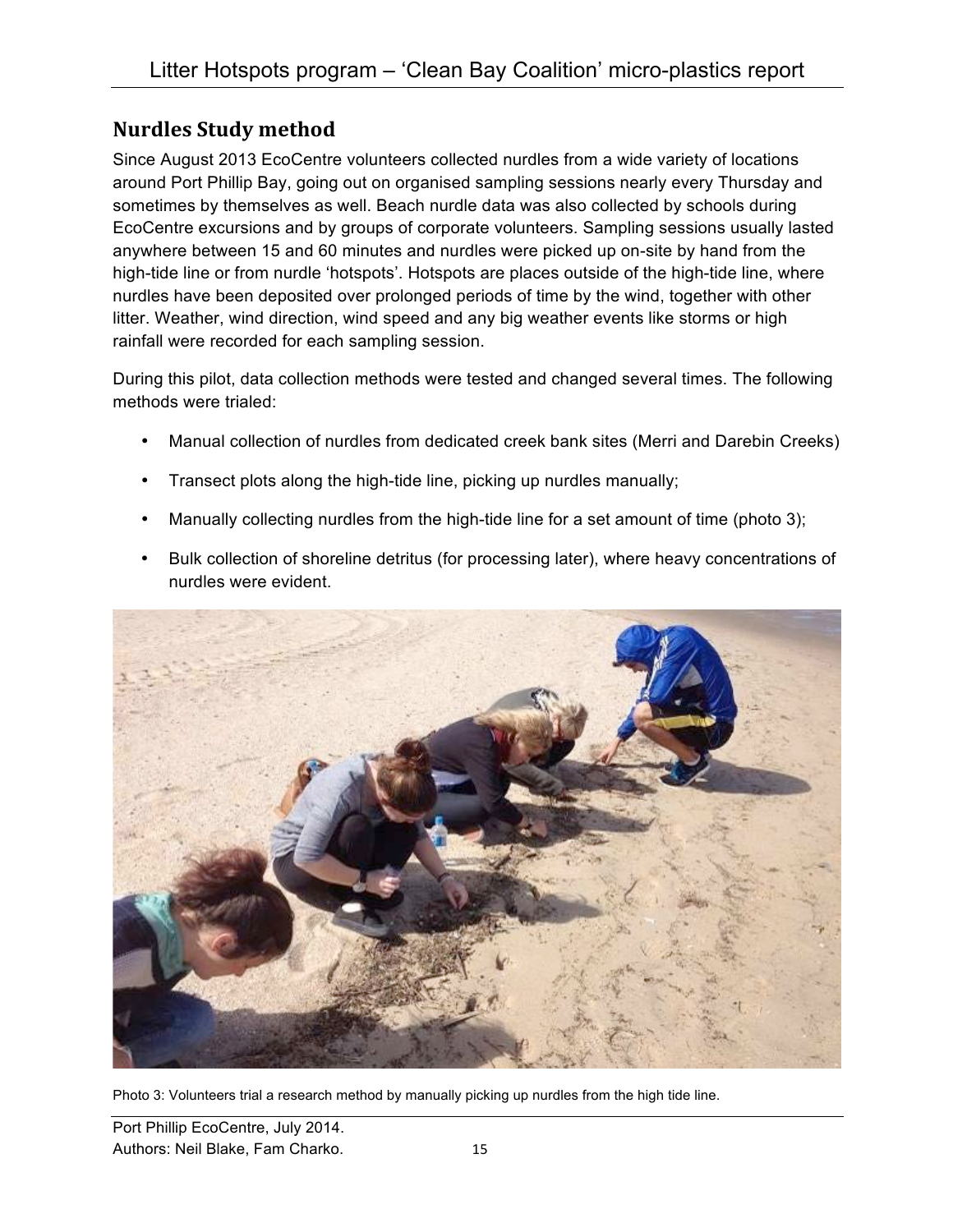Eventually, a sampling method developed and published by established scientists was trialed and adopted (Hidalgo-Ruz, 2013; EC JRC, 2013). Collectors focus attention on the high tide strand line where 'nurdles' are deposited by the most recent tide are found.

This new sampling method for high-tide lines will be used in the second stage of the research project and allow for statistically sound data analysis of results and long term monitoring of nurdles in the environment. The new method adopted for beach nurdle surveys is as follows:

• Collecting all debris including first 2 centimetres of sand, in 50 cm2 quadrats on the hightide line. A minimum of 2 samples is taken per session. If necessary, he sampled material is air-dried for a few days to allow for easy sifting and isolation of nurdles. Nurdles are then extracted and counted.

Two sample sites have been identified as suitable for regular sampling, based on proximity to the EcoCentre and the site not being disturbed by the Council beach-cleaning operations.

Two sample creek bank sites have been identified as suitable for monitoring nurdles in the Merri and Darebin Creeks.

## **Nurdles Results**

Because of the different methods of data collection used and trialed, quantitative analysis of the dataset is not suitable. However, qualitative analysis of the pilot data shows the following:

- 1) Close to 40,000 nurdles were collected over a period of 11 months, over 89 sampling sessions.
- 2) Of the 89 sampling sessions, 9 were conducted on riverbanks or drain outlets. All of these sessions yielded nurdles, sometimes in relatively large quantities.
- 3) Of the 89 sampling sessions, 18 were conducted in nurdle hotspots. All of these sessions yielded nurdles, sometimes in relatively large quantities.
- 4) The highest number of nurdles found in one session was 5,045 on St Kilda West Beach.
- 5) A spike in the number of nurdles could usually be found in the high-tide line some days after an extreme weather event with rain and/or strong winds. No nurdles were found in the high-tide line during periods of prolonged absence of rain.
- 6) Different methods of data collection were trialled, after which the most suitable one was identified and adopted for use in further research.

The red dots on the map below show the locations of sampling sites around the Bay. Two samples were taken further upstream of the Darebin Creek and the Merri Creek as well.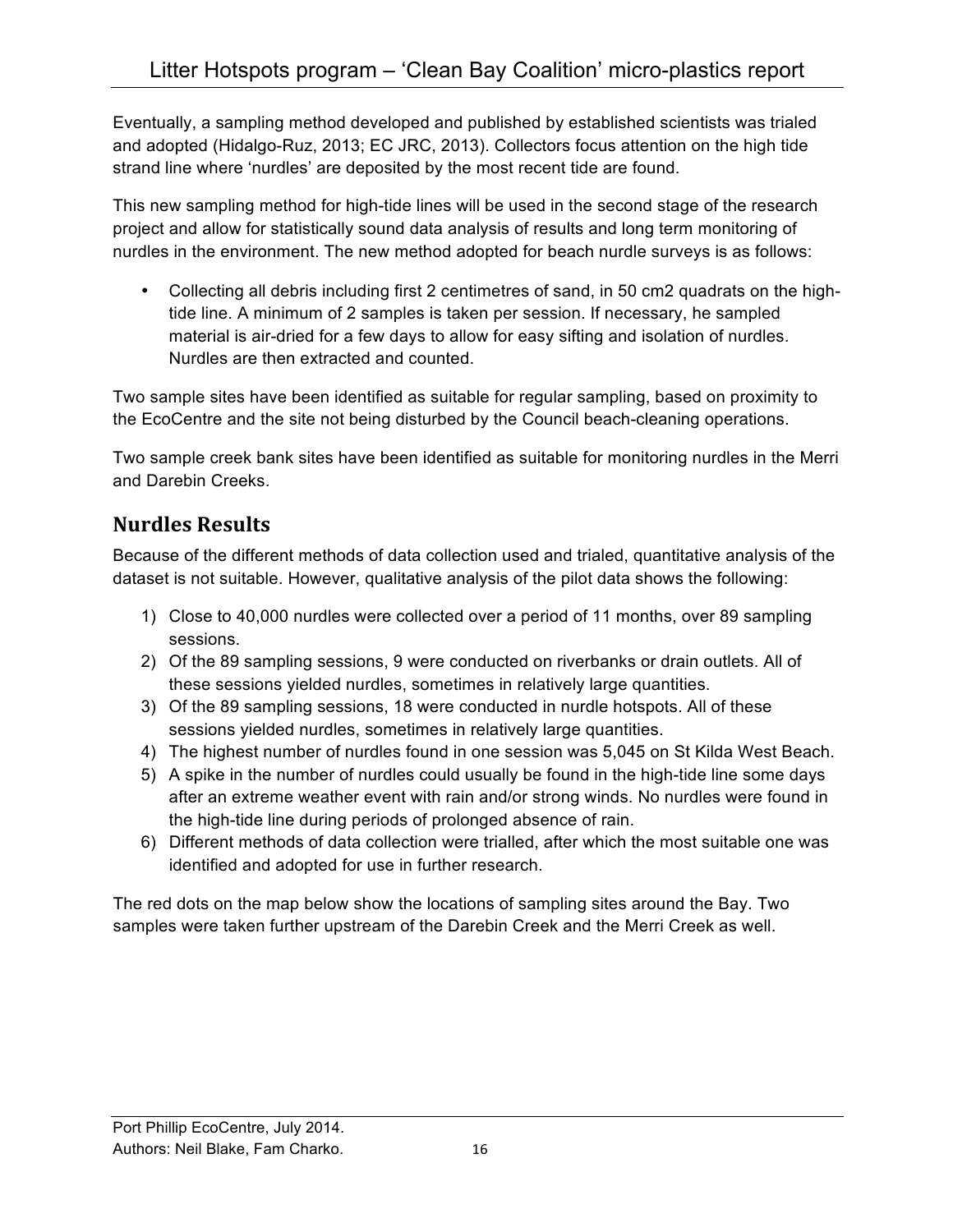

## **Nurdles discussion**

The combination of prevailing south-westerly winds and clockwise tidal currents make the St Kilda foreshore a likely destination for nurdles entering the Bay from the Yarra. Regular monitoring of sites in this area will provide data that is representative of the frequency of nurdles entering the Bay from the Maribyrnong and Yarra Rivers.

The qualitative results show that there are consistent deposits of nurdles on the beaches of the Bay. Specifically when there has been rain and/or wind a few days prior, nurdles are found in the high-tide line, due to their light weight and high buoyancy in the water. Regularly finding (sometimes high) concentrations of nurdles in rivers, creeks and drain outlets – especially after rain - shows that there is an ongoing influx of nurdles into Port Phillip Bay from the mainland. More sampling of further upstream parts of rivers and drains may provide clues as to where the nurdles originate from.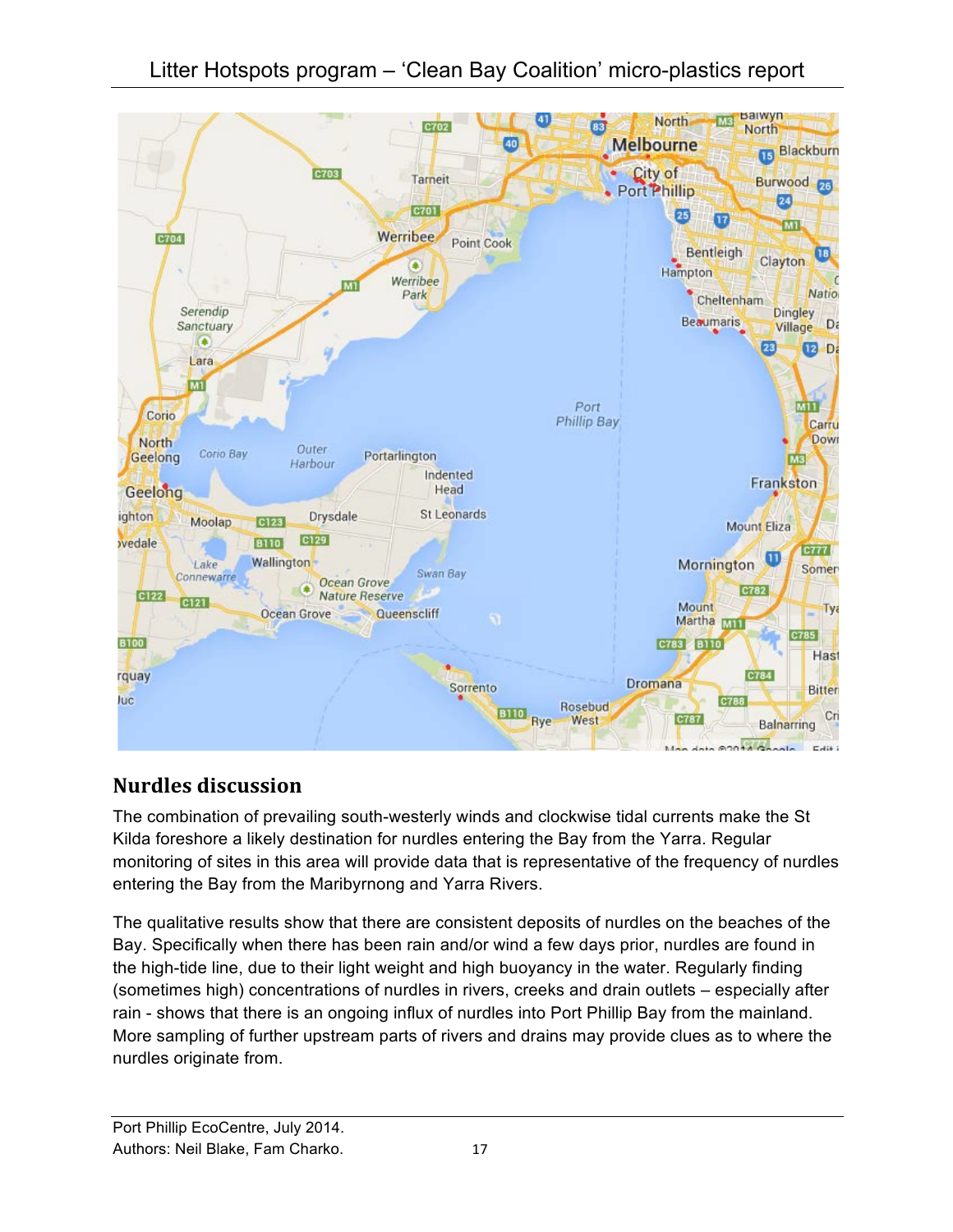There is a difference between sampling high-tide lines and nurdle hotspots with regard to methods and data analysis. Nurdles found in hotspots may have been deposited there by storm surges in the distant past; or by winds after having been deposited in the high-tide line. They may be present anywhere between surface level and over a meter deep, depending on how long and how fast the hotspot has been accumulating them in the various weather conditions.As it is impossible to determine how long the nurdles in the hotspots have been there and when they were deposited there by tide and wind, it makes sense to concentrate further research on nurdles in the most recent high-tide line only. This will be a more accurate representation of the current situation in the Bay and possibly show any big influxes that may occur from rivers and drains. The newly adopted sampling method was designed to sample high-tide lines only and will be used accordingly.

Specific studies to monitor the movement of nurdles across the beach from the high-tide line into hotspots are warranted.

## **Nurdles conclusions**

There are large numbers of nurdles in Port Phillip BayThe weekly 'nurdle' surveys consistently found nurdles of all colours and sizes on Port Phillip Bay beaches, indicating that the influx of preproduction pellets into the bay is ongoing and not merely the result of a one-off incident.

Once spilled, nurdles are too small to clean up, emphasising the difficulties faced once they are released in the environment. The way to stop the detrimental effects of nurdles on wildlife and the food chain is to prevent any more nurdles from entering the Bay.

Ongoing monitoring will enable the success of any initiatives to reduce nurdles escaping to waterways to be measured. The new monitoring method for beached nurdles outlined in this report has proven to be effective and conclusive and should be continued.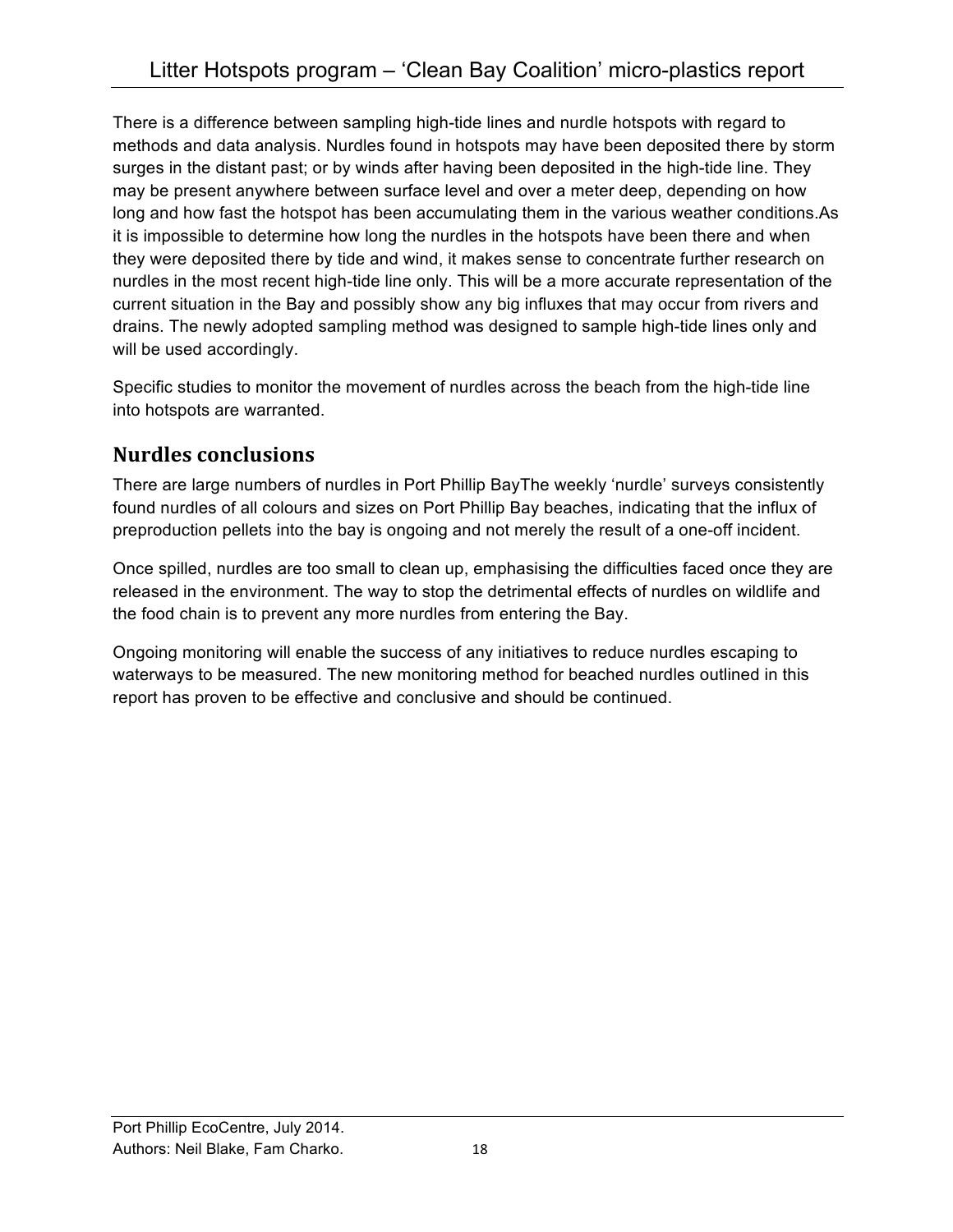## **Acknowledgements**

Ian Penrose (Yarra Riverkeeper), Andrew Kelly (Yarra Riverkeeper committee member), Chris Stevenson (Parks Victoria), Heidi Taylor (Tangaroa Blue), Fam Charko, Bronnie Walsh, Neil Blake, David Giles (Port Phillip EcoCentre), EcoCentre volunteers.

## **References**

Carey, M. J., (2011). Intergenerational transfer of plastic debris by Short-tailed Shearwaters (*Ardenna tenuirostris*). *Emu,* **111**, 229-234

European Commission, Joint Research Centre (2013). Guidance of monitoring of marine litter in European seas. MSFD Technical Subgroup on Marine Litter Report

Hidalgo-Ruz, V., Thiel, M. (2013). Distribution and abundance of small plastic debris in the SE Pacific (Chile): A study supported by a citizen science project. *Mar Environ Res. Jun-Jul; 87-88: 12-8*

Hutton, I., Carlile, N., Priddel, D., (2008). Plastic ingestion by flesh-footed (*Puffinus carneipes*) and wedge-tailed (*P. pacificus*) shearwaters. *Papers and proceedings of the Royal Society of Tasmania, Vol. 142(1)*

Lavers, J. L., Bond, A. L., Hutton, I. (2014). Plastic ingestion by flesh-footed shearwaters (*Puffinus carneipes*): Implications for fledgeling body condition and the accumulation of plastic-derived chemicals. *Environmental Pollution 187 (124-129)*

Opfer, Sarah, 2009. 'Our first round of manta net sampling', NOAA's Marine Debris Blog entry, NOAA Marine Debris Program: marinedebrisblog.wordpress.com

Tanaka, K., Tanaka, H., Yamashita, R., Mizukawa, K., Fukuwada, M., Watanuki, Y. (2013). Accumulation of plastic-derived chemicals in tissues of seabirds ingesting marine plastics. *Marine Pollution Bulletin 69, 219-222*

Thompson, R.C., Olsen, Y., Mitchell, R.P., Davis, A., Rowland, S.J., John, A.W.G., McGonigle, D. & Russell A.E. (2004). Lost at sea: Where does all the plastic go? *Science,* 304, 838